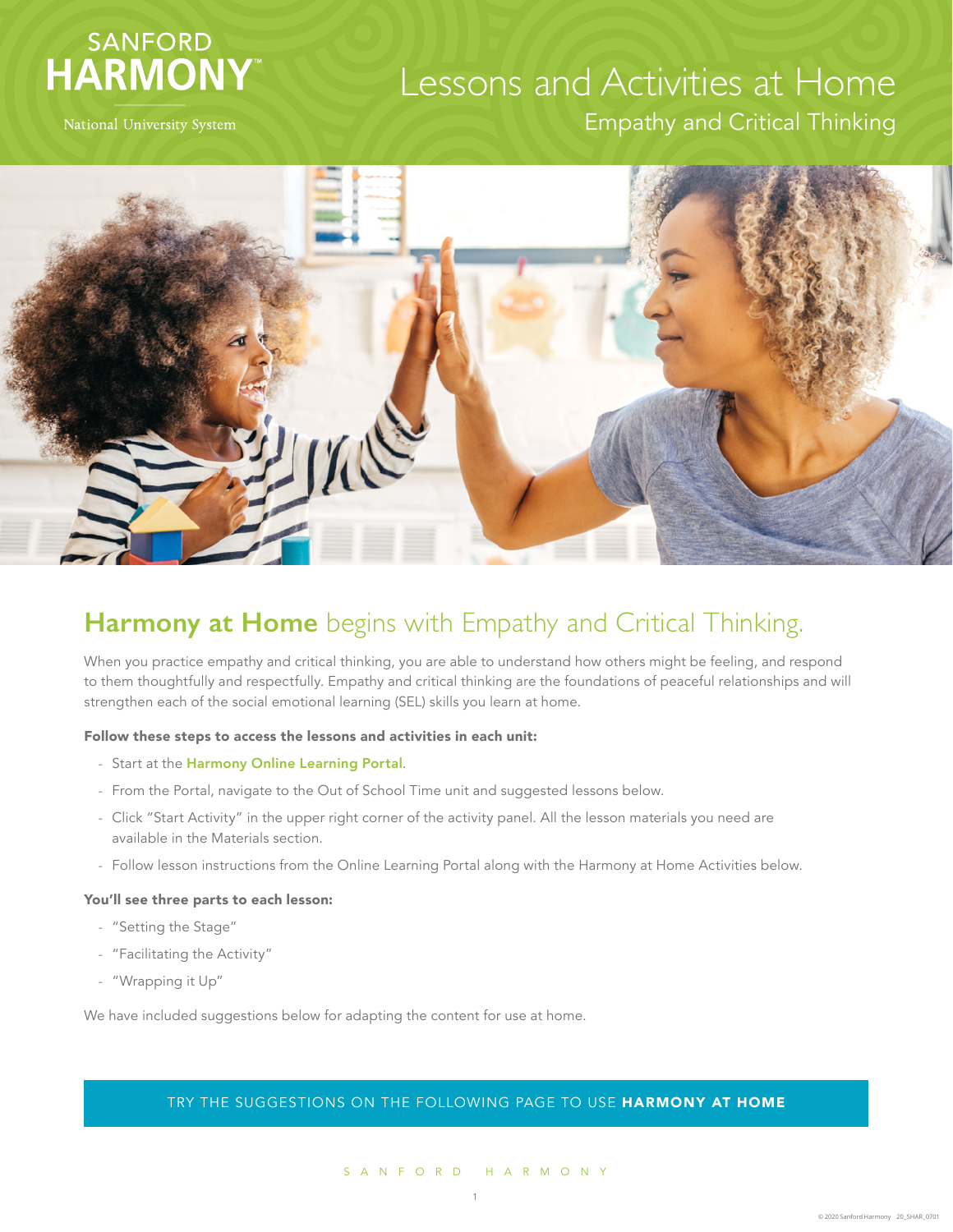

#### GRADE LEVEL – LOWER GRADES PRE-K-2

General Materials: Paper, scissors, magazines, photos, art supplies.

Lesson Materials: Hyperlinks are provided within each lesson in the Online Learning Portal.

| <b>UNIT</b>  | <b>LESSON</b>                                                                                                                                                                                                                                                      | <b>HARMONY AT HOME ACTIVITIES</b>                                                                                                                                                                                                                                                                                                                                                                                    |
|--------------|--------------------------------------------------------------------------------------------------------------------------------------------------------------------------------------------------------------------------------------------------------------------|----------------------------------------------------------------------------------------------------------------------------------------------------------------------------------------------------------------------------------------------------------------------------------------------------------------------------------------------------------------------------------------------------------------------|
| $\mathbf{2}$ | 2.1<br>Read: "Feelings on the Outside"<br><b>Lesson Goals</b><br>Foster awareness that emotions<br>have internal and external cues.<br>Promote recognition of one's own<br>and others' emotions.                                                                   | Choose a favorite story from your bookshelf and talk about the<br>characters' different feelings:<br><b>Questions to ask:</b><br>- Do you remember a time you had the same feelings? When?<br>- How did you manage these feelings?<br>- Did it help you feel better?<br>- What will you do the next time you feel this way?<br><b>CONNECTION: English Language Arts</b><br>Children draw or journal their responses. |
| $\mathbf{2}$ | 2.2<br>Read: "The Loose Tooth"<br><b>Lesson Goals</b><br>Increase understanding of<br>emotional consequences<br>of situations.<br>Increase understanding of<br>the causes of emotions.<br>Promote an awareness of<br>situational cues in understanding<br>emotions | Use the scenario cards to prompt conversation about feelings:<br>- Read a scenario card and ask your child to talk about how<br>they would feel.<br>- Take a photo or have your child draw a picture of themselves<br>to show their feelings.<br><b>CONNECTION: English Language Arts</b><br>Choose a feeling from the feelings poster. Draw a picture or<br>write a story for that feeling.                         |

See related Inspire Module to support adults in facilitating this unit: Teaching Students Empathy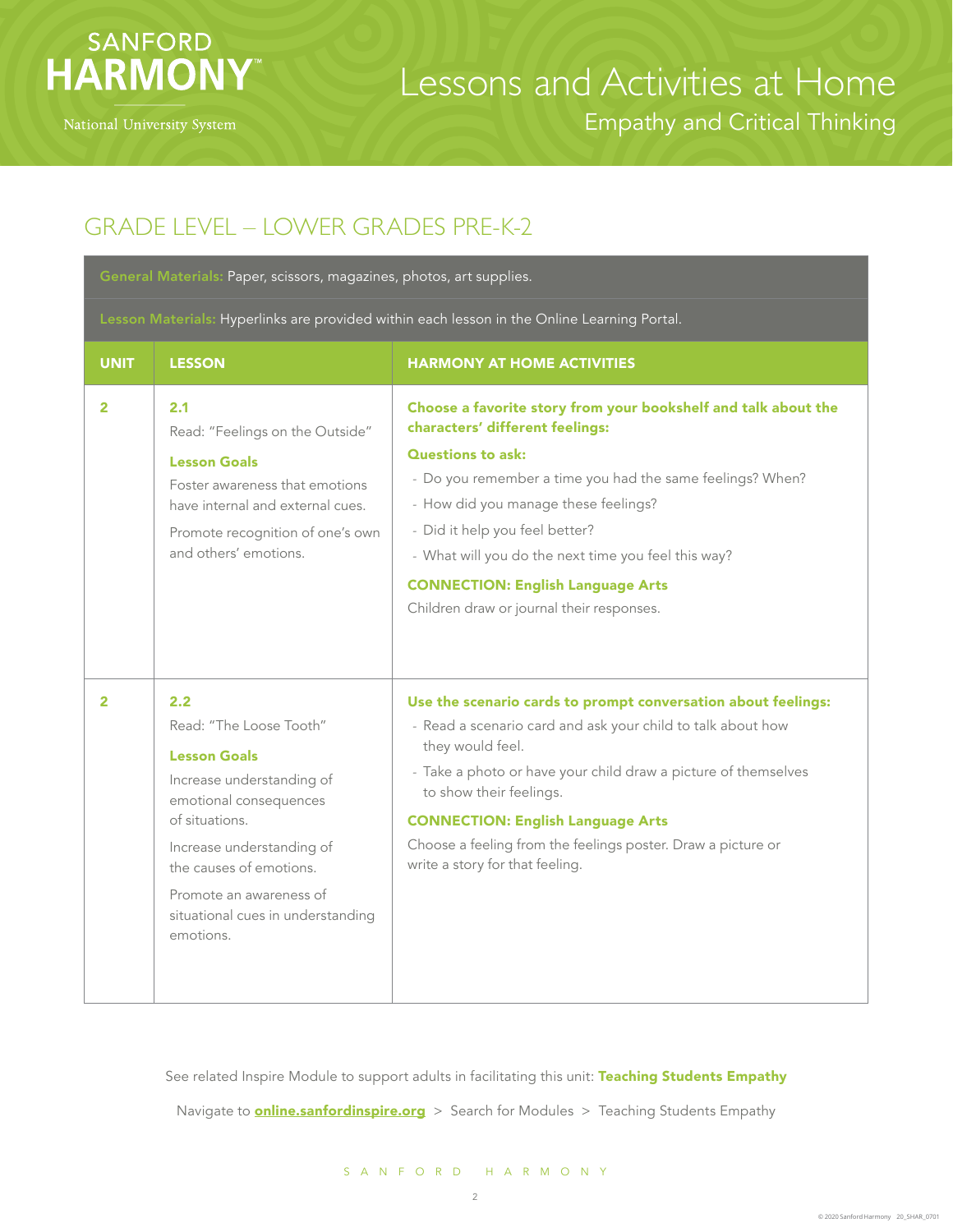

| <b>UNIT</b>    | <b>LESSON</b>                                                                                                                                                                                                       | <b>HARMONY AT HOME ACTIVITIES</b>                                                                                                                                                                                                                                                                                                                                                                                                                                                                                                                                                                                                                      |
|----------------|---------------------------------------------------------------------------------------------------------------------------------------------------------------------------------------------------------------------|--------------------------------------------------------------------------------------------------------------------------------------------------------------------------------------------------------------------------------------------------------------------------------------------------------------------------------------------------------------------------------------------------------------------------------------------------------------------------------------------------------------------------------------------------------------------------------------------------------------------------------------------------------|
| $\overline{2}$ | 2.3<br>Read: "Being a Feelings<br>Detective"<br><b>Lesson Goals</b><br>Increase understanding of causes<br>of emotions.<br>Promote an awareness of<br>behavioral and situational cues<br>in understanding emotions. | <b>Create a Feelings Chart:</b><br>- Look through magazines of people showing different emotions.<br>- Talk about the feelings you see.<br>- Sort and glue the pictures onto a paper to create a feelings chart.<br>- Label the chart with feeling words.<br>* You can also draw your own pictures or use family photos for this<br>activity.<br><b>CONNECTION: Social Studies</b><br>Look through family pictures and talk about the feelings of the people<br>in the photos.<br>- What did you do when you<br>were happy and excited?<br>- What did you do when you<br>were worried or scared?                                                       |
| 2              | 2.4<br>Read: "Knowing Just How<br>Someone Feels"<br><b>Lesson Goals</b><br>Promote understanding of<br>others' perspectives and feelings.<br>Promote empathetic responses<br>to others' emotions.                   | Watch a favorite movie, YouTube or TV show:<br>- Watch for the different feelings throughout the show.<br>- Pause the show occasionally to discuss the characters' feelings.<br>- Use the feelings chart to see how many feelings you can find.<br><b>CONNECTION: Social Studies</b><br>Discuss: Feelings Clues<br>- What clues tell you how someone is feeling?<br>- Label sheets at the top with big feelings, such as happy, sad, angry,<br>scared. Fold sheets of paper in half, label each side:<br>- What does it look like?<br>- What does it sound like?<br>Draw or glue photos or pictures of the clues you see and hear for the<br>feelings. |

See related Inspire Module to support adults in facilitating this unit: Teaching Students Empathy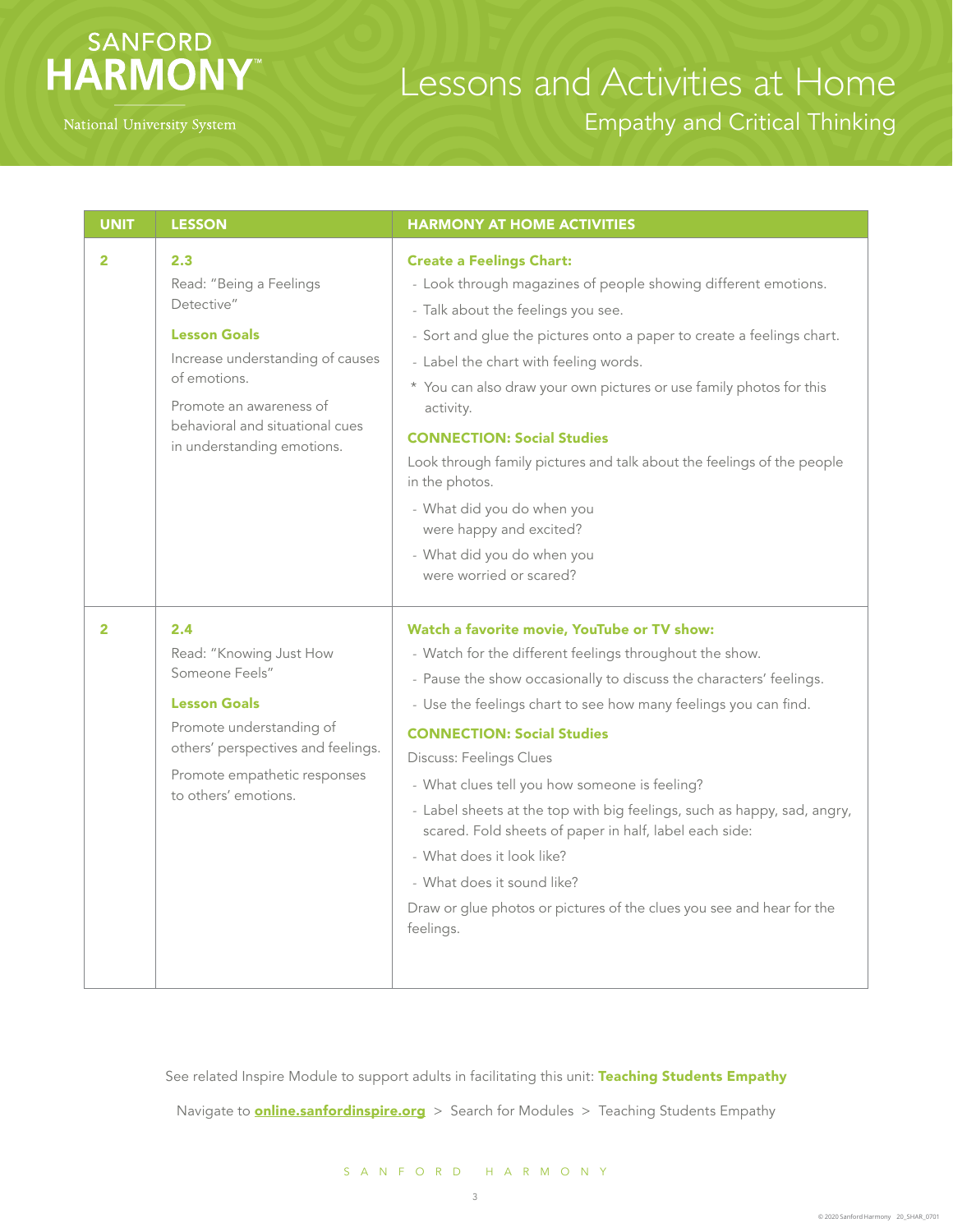## SANFORD **HARMONY**

# Lessons and Activities at Home Empathy and Critical Thinking

| <b>UNIT</b>    | <b>LESSON</b>                                                                                                                                                                                                                                                                                                                                                                                                        | <b>HARMONY AT HOME ACTIVITIES</b>                                                                                                                                                                                                                                                                                                                                                                                                                                                                                                                                                                                                                                                                                                                                                                          |
|----------------|----------------------------------------------------------------------------------------------------------------------------------------------------------------------------------------------------------------------------------------------------------------------------------------------------------------------------------------------------------------------------------------------------------------------|------------------------------------------------------------------------------------------------------------------------------------------------------------------------------------------------------------------------------------------------------------------------------------------------------------------------------------------------------------------------------------------------------------------------------------------------------------------------------------------------------------------------------------------------------------------------------------------------------------------------------------------------------------------------------------------------------------------------------------------------------------------------------------------------------------|
| $\overline{2}$ | 2.5<br>Read: "Some Do - Some Don't"<br><b>Lesson Goals</b><br>Foster increased understanding<br>of variability within one's own<br>social groups (in preferences,<br>characteristics, and behaviors).<br>Foster increased understanding<br>of similarities across different<br>social groups (in preferences,<br>characteristics, and behaviors).<br>Promote flexible thinking and<br>decrease stereotyped thinking. | Read the story with your child and point out misunderstandings<br>that arise in the story. Talk about how people often make guesses<br>about (or stereotype) what other people like and don't like:<br>- Make a list of 10 things you like: to eat, play, listen to, touch,<br>look at, etc.<br>- Interview your family members to see if they like the same things.<br>Did you make guesses about what your family members like? Did you<br>have some matches? Were you surprised by any differences?<br><b>CONNECTION: Science/Math (Attributes)</b><br>Choose two animals that you don't know very much about.<br>Make two lists - one for each animal. Write down things you<br>think are true about of each animal (ex: friendly, smart etc.).<br>How could you check what is true about the animals? |
| $\overline{2}$ | 2.6<br>Read: "The Relay Race"<br><b>Lesson Goals</b><br>Reduce stereotyped thinking<br>about objects, activities,<br>and roles.<br>Promote strategies for<br>challenging stereotypes and<br>stereotype-based teasing.<br>Promote flexible thinking and<br>decrease stereotyped thinking.                                                                                                                             | Watch a TV show or read a magazine with your child<br>and focus on the commercials.<br>- What gender stereotypes do you see?<br>- Are there stereotypes about boys or girls that are not fair?<br><b>CONNECTION: Social Studies/Art</b><br>Draw a picture of your favorite toy and tell why you like it.                                                                                                                                                                                                                                                                                                                                                                                                                                                                                                   |

See related Inspire Module to support adults in facilitating this unit: Teaching Students Empathy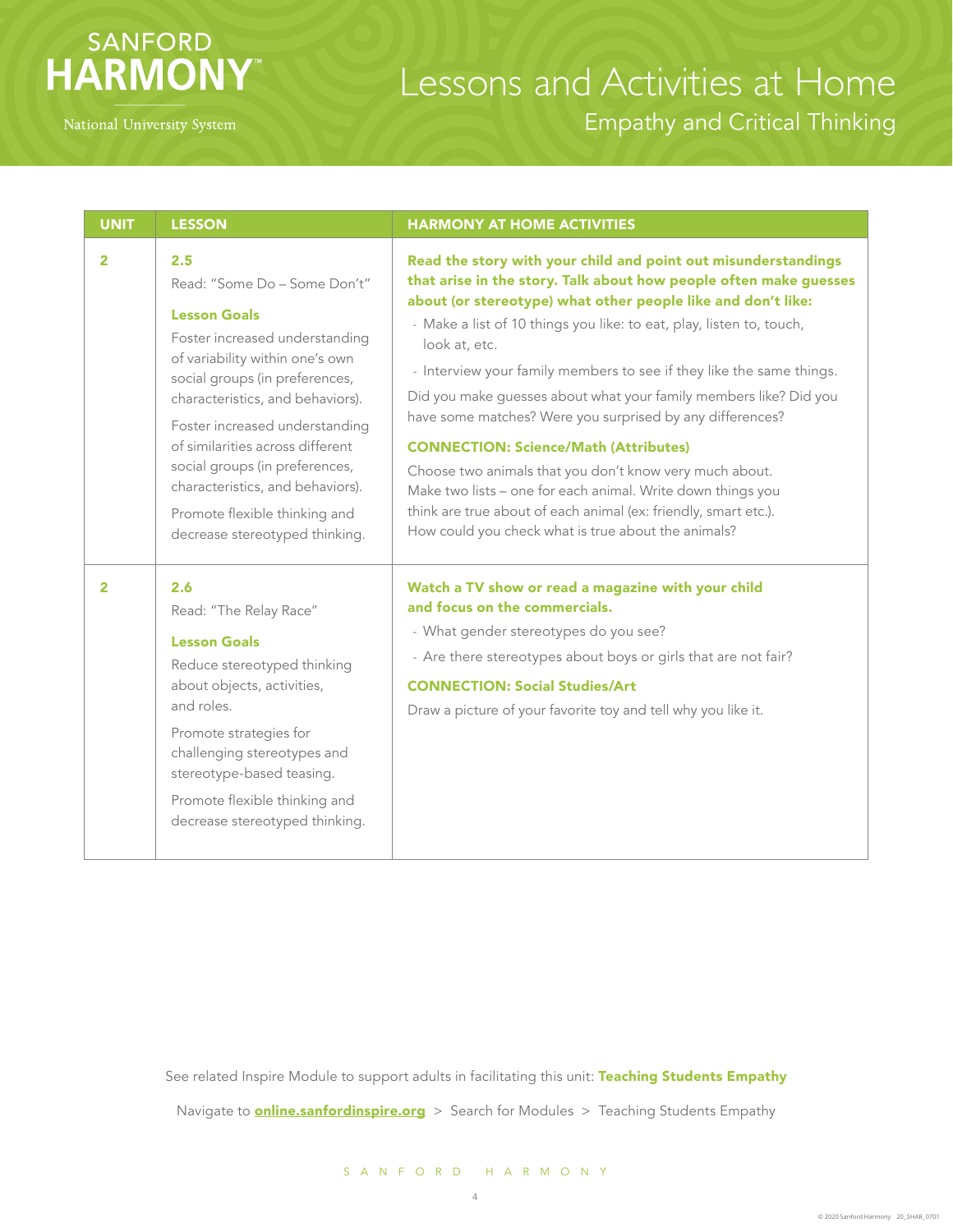

| <b>UNIT</b> | <b>LESSON</b>                                                                                                                                                                                                       | <b>HARMONY AT HOME ACTIVITIES</b>                                                                                                                                           |
|-------------|---------------------------------------------------------------------------------------------------------------------------------------------------------------------------------------------------------------------|-----------------------------------------------------------------------------------------------------------------------------------------------------------------------------|
|             | 2.7<br>Read: "The Celebration of<br>Authors"<br><b>Lesson Goals</b>                                                                                                                                                 | Make a list of all the things you have learned since<br>the first day of school.<br>What are some of the ways you have changed?<br><b>CONNECTION: English Language Arts</b> |
|             | Foster incremental thinking-<br>the belief in the potential for<br>flexibility and change in<br>preferences, characteristics,<br>abilities, and behaviors across<br>time.<br>Promote motivation and<br>persistence. | Write about one thing you have learned this year.<br>How would you teach that skill to a younger person?                                                                    |
|             |                                                                                                                                                                                                                     |                                                                                                                                                                             |

#### GRADE LEVEL – UPPER GRADES 3-6

| <b>UNIT</b> | <b>LESSON</b>                                                                                                                                 | <b>MODIFICATION SUGGESTIONS (IF ANY)</b>                                                                                                                                                                                                                                                                                                                                                                                                                            |
|-------------|-----------------------------------------------------------------------------------------------------------------------------------------------|---------------------------------------------------------------------------------------------------------------------------------------------------------------------------------------------------------------------------------------------------------------------------------------------------------------------------------------------------------------------------------------------------------------------------------------------------------------------|
|             | 2.1<br>Pop that Thought Bubble<br><b>Lesson Goals</b><br>Help students recognize the<br>connections among thoughts,<br>feelings, and actions. | Think of a situation that made you feel happy or proud:<br>- What happened, what were you thinking?<br>- What did you do?<br>Think of a situation that made you feel nervous or scared:<br>- What happened, what were you thinking?<br>- What did you do?<br><b>CONNECTION: Art/English Language Arts</b><br>Create your own chart to show how your thoughts lead to feelings<br>and actions.<br>Post your chart nearby to remind you to be aware of your feelings. |

See related Inspire Module to support adults in facilitating this unit: Teaching Students Empathy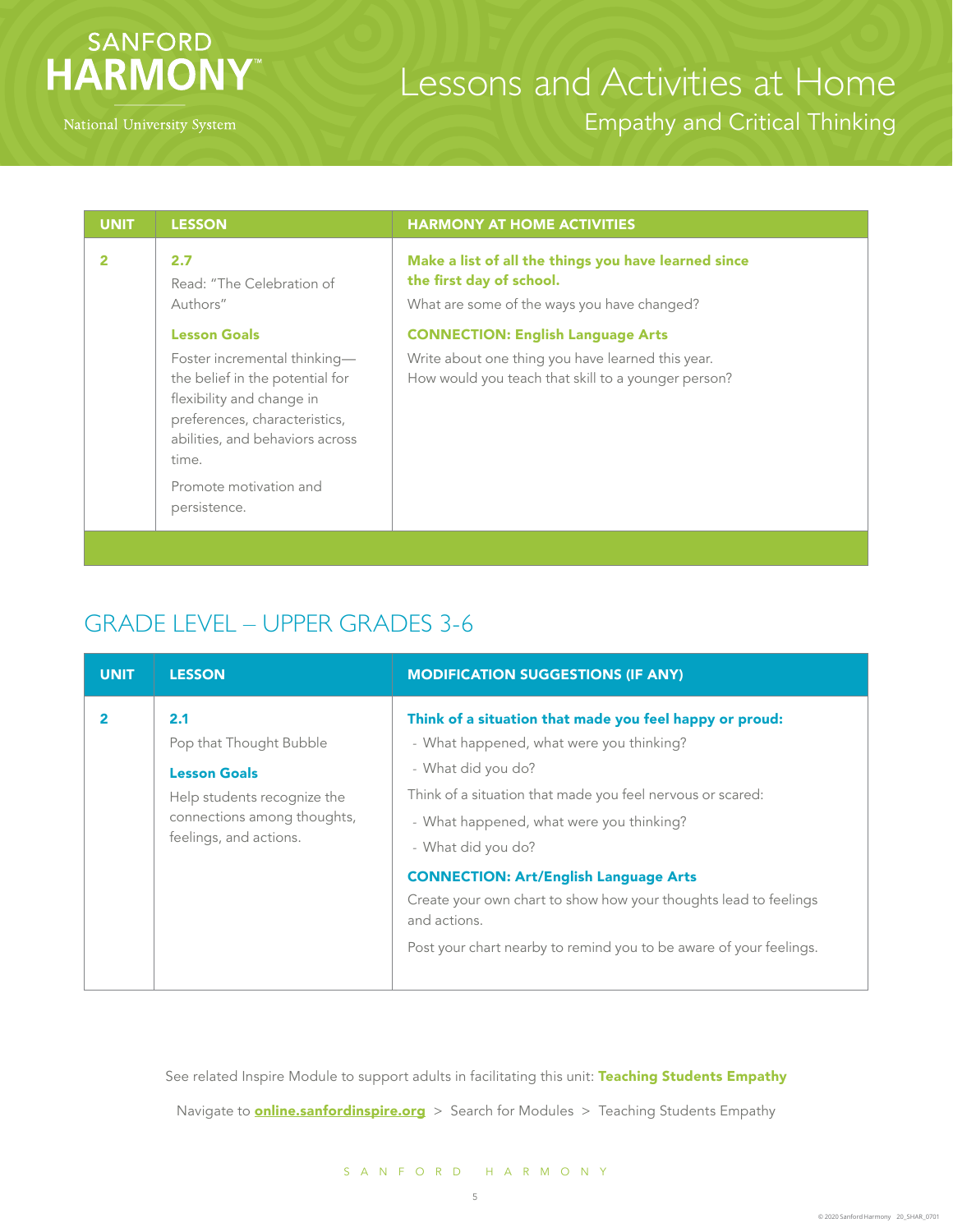## **SANFORD HARMONY**

# Lessons and Activities at Home Empathy and Critical Thinking

| <b>UNIT</b>    | <b>LESSON</b>                                                                                                                                                                                                                                                                                                                                                                   | <b>MODIFICATION SUGGESTIONS (IF ANY)</b>                                                                                                                                                                                                                                                                                                                                                                                                                                                                                                                                                                                                                                                                                                                                                             |
|----------------|---------------------------------------------------------------------------------------------------------------------------------------------------------------------------------------------------------------------------------------------------------------------------------------------------------------------------------------------------------------------------------|------------------------------------------------------------------------------------------------------------------------------------------------------------------------------------------------------------------------------------------------------------------------------------------------------------------------------------------------------------------------------------------------------------------------------------------------------------------------------------------------------------------------------------------------------------------------------------------------------------------------------------------------------------------------------------------------------------------------------------------------------------------------------------------------------|
| $\overline{2}$ | 2.2<br>Learning from Empathy<br><b>Lesson Goals</b><br>Teach students the definition and<br>components of empathy.<br>Provide students with the<br>opportunity to practice the<br>components of empathy.<br>Help students develop empathy<br>for those who are both similar<br>and different                                                                                    | <b>Play the Empathy Game:</b><br>Empathy is what someone has when they understand another person's<br>feelings and thoughts.<br>Talk about why it is important to understand other people's feelings<br>and points of view. As a family, use the empathy cards from the lesson<br>materials to share when you had similar feelings.<br>- Did someone share a situation that surprised you?<br>- Were your feelings and perspectives similar to, or different<br>from, your family?<br>Do you think it is easy or difficult to understand someone who<br>has a different perspective or feeling?<br><b>CONNECTION: Social Studies</b><br>Watch a movie or video from a different time. Look for feelings<br>that a main character is showing.<br>- Do you understand why the character felt that way? |
| $\overline{2}$ | 2.3<br>Caterpillar<br>Thoughts<br><b>Lesson Goals</b><br>Promote the perspective that<br>human nature and abilities can<br>change.<br>Provide students with the<br>opportunity to practice<br>incremental (growth mindset)<br>thinking patterns.<br>Teach students the connection<br>between incremental thinking<br>(growth mindset) and associated<br>feelings and behaviors. | Discuss what you know about caterpillars:<br>- Describe how caterpillars and worms are different.<br>- Choose a caterpillar card from the lesson to discuss each day.<br>- A caterpillar changes to a butterfly.<br>What accomplishments has your child made that demonstrates<br>effort and new learning?<br>Celebrate those accomplishments with your child and family.                                                                                                                                                                                                                                                                                                                                                                                                                            |

See related Inspire Module to support adults in facilitating this unit: Teaching Students Empathy